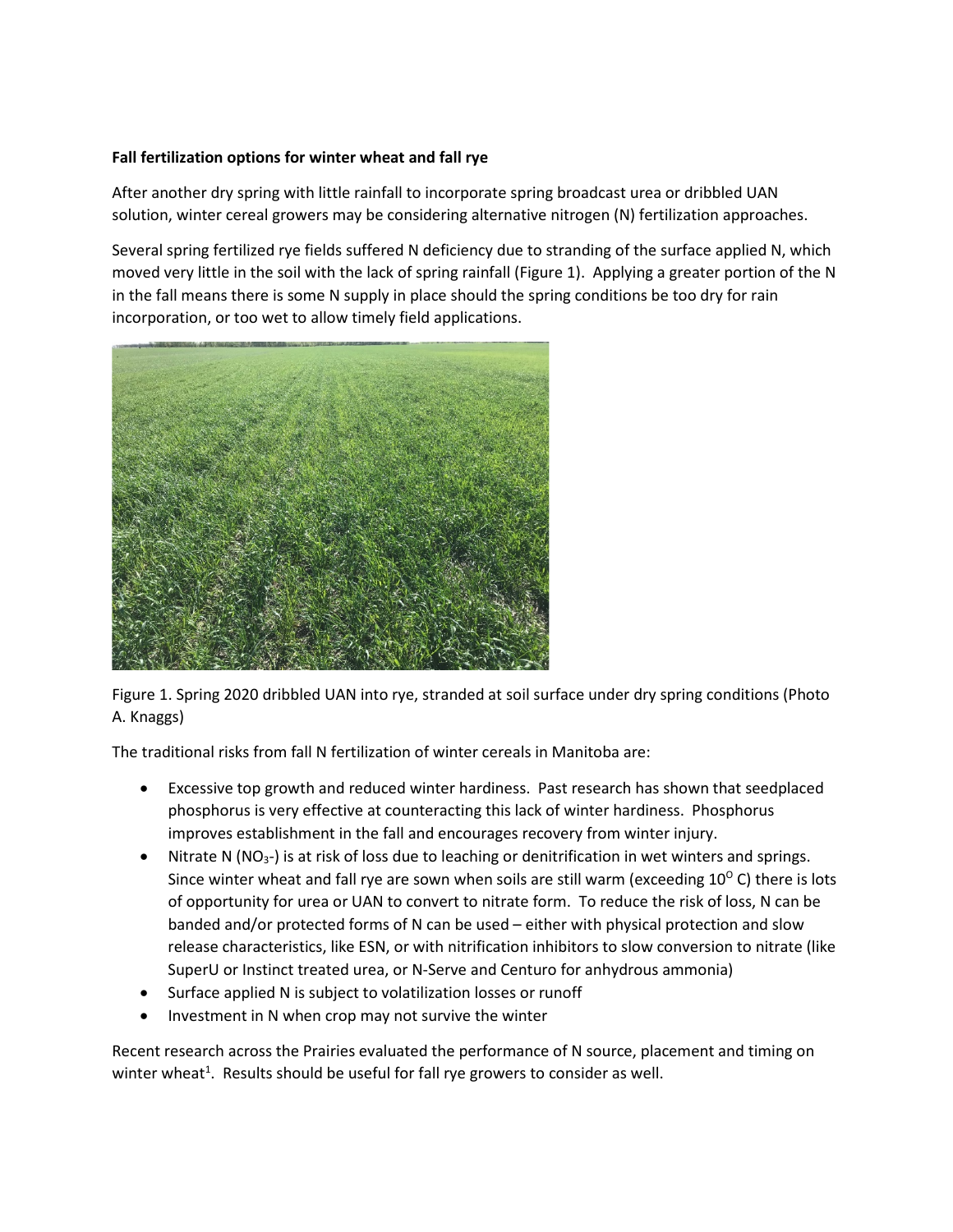Table 1. AC Radiant winter wheat yields with different N sources, placement and timing (16 site-years, including 3 at Brandon).

| Nitrogen Sources            | Urea            | Agrotain | SuperU | <b>ESN</b> |
|-----------------------------|-----------------|----------|--------|------------|
| <b>Placement and Timing</b> | Yield bu/ac $1$ |          |        |            |
| Side band at seeding        | 66.3            | 67.5     | 66.3   | 67.5       |
| Spring broadcast            | 65.4            | 67.8     | 67.8   | 63.2       |
| 1/ <sub>2</sub> Sideband,   |                 |          |        |            |
| 1/2 Spring broadcast        | 66.5            | 67.6     | 68.1   | 66.6       |

<sup>1</sup>Yields are considered significantly different when treatment yields differ by at least 2.8 bu/ac

Across these many sites, fall application at seeding in a sideband performed well compared to the traditional spring broadcast. Slow release N such as ESN is obviously not appropriate for spring application where ready access to N is needed. In Manitoba, where moister conditions are more prevalent, the split application may be most prudent.

In a second study, various split timings evaluated how early a spring split application of N needed to be applied (Table 2). It is apparent that even delayed springtime N was effective **as long as ½ the N was sidebanded.**

| Nitrogen sources                                                        | Urea                   | SuperU | <b>ESN</b> |
|-------------------------------------------------------------------------|------------------------|--------|------------|
| Nitrogen Placement and Timing                                           | Yield bu/ac $1$        |        |            |
| Side band                                                               | 55.5                   | 55.8   | 55.9       |
| $\frac{1}{2}$ sideband + $\frac{1}{2}$ Fall broadcast                   | 54.1                   | 55.3   | 54.1       |
| $\frac{1}{2}$ sideband + $\frac{1}{2}$ spring broadcast stem elongation | 56.1                   | 54.9   | 55.5       |
| $\frac{1}{2}$ sideband + $\frac{1}{2}$ spring broadcast start boot      | 55.2                   | 55.2   | 55.8       |
| $\frac{1}{2}$ sideband + $\frac{1}{2}$ spring broadcast swollen boot    | 57.0                   | 58.3   | 54.0       |
|                                                                         | Protein % <sup>2</sup> |        |            |
| Side band                                                               | 10.6                   | 10.7   | 10.5       |
| $\frac{1}{2}$ sideband + $\frac{1}{2}$ Fall broadcast                   | 10.2                   | 10.3   | 10.3       |
| $\frac{1}{2}$ sideband + $\frac{1}{2}$ spring broadcast stem elongation | 10.5                   | 10.8   | 10.7       |
| $\frac{1}{2}$ sideband + $\frac{1}{2}$ spring broadcast start boot      | 10.5                   | 10.7   | 10.7       |
| $\frac{1}{2}$ sideband + $\frac{1}{2}$ spring broadcast swollen boot    | 10.7                   | 11.0   | 10.4       |

Table 2. AC Radiant winter wheat yields with different source, time and placement options.

<sup>1</sup>Yields are considered significantly different when treatment yields differ by at least 2.9 bu/ac <sup>2</sup>Proteins are considered significantly different when treatments differ by at least 0.4%

Lower yields and the least protein resulted when  $\frac{1}{2}$  of the N was applied as a late fall broadcast, suggesting surface fall treatments are subject to losses. Again use of a slow release N was inappropriate with the latest split timing (low yield and protein)

So it appears that in-soil banding a portion of the N at seeding can be a suitable and flexible strategy for fall seeded cereals. In these instances, the advantages of enhanced efficiency products were not large, compared to what one might expect under Manitoba's traditionally moister overwintering and spring conditions.